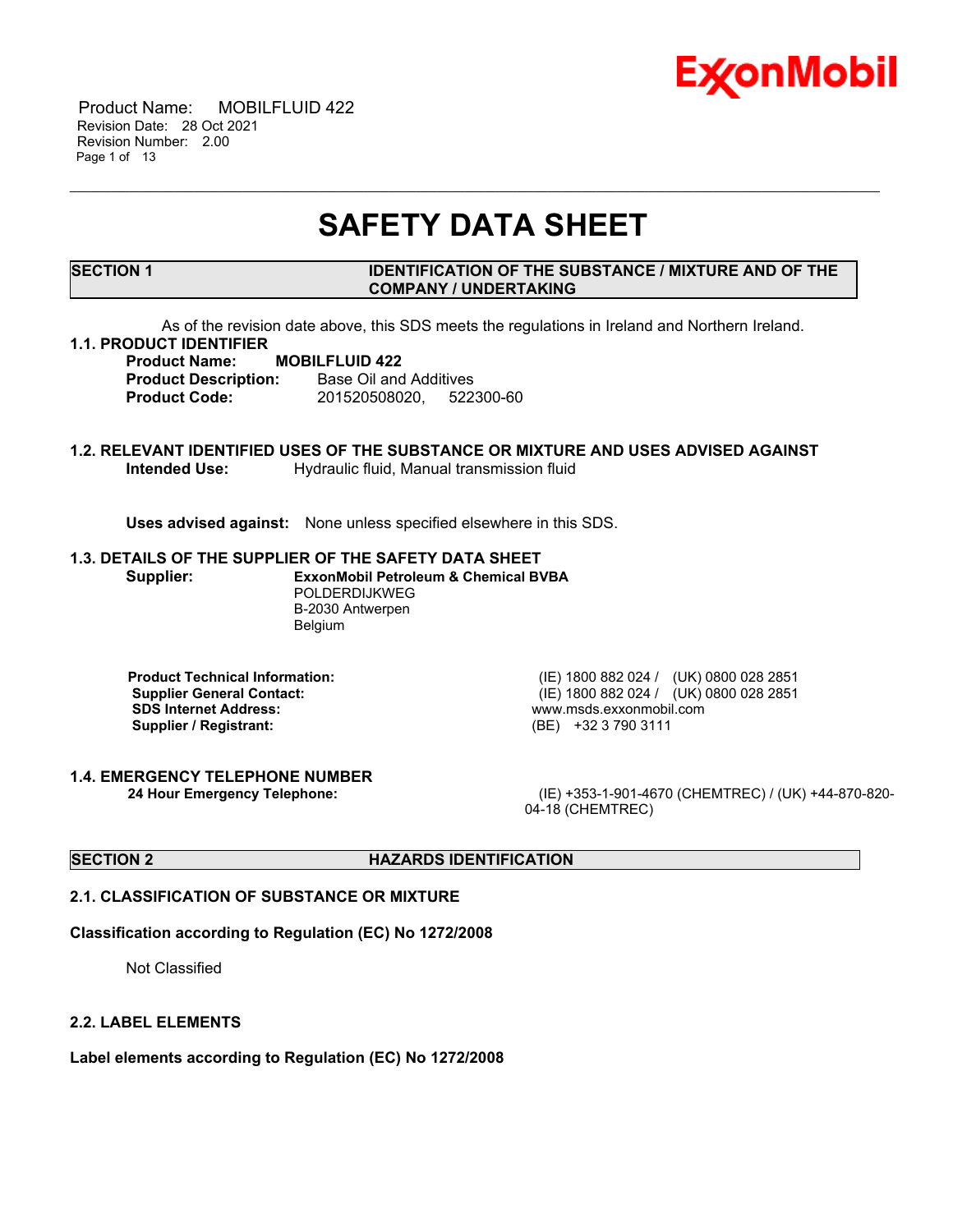

 Product Name: MOBILFLUID 422 Revision Date: 28 Oct 2021 Revision Number: 2.00 Page 2 of 13

#### **Hazard Statements:**

#### Supplemental:

EUH210: Safety data sheet available on request. EUH208: Contains: BORATE ESTER, triphenyl phosphite May produce an allergic reaction.

\_\_\_\_\_\_\_\_\_\_\_\_\_\_\_\_\_\_\_\_\_\_\_\_\_\_\_\_\_\_\_\_\_\_\_\_\_\_\_\_\_\_\_\_\_\_\_\_\_\_\_\_\_\_\_\_\_\_\_\_\_\_\_\_\_\_\_\_\_\_\_\_\_\_\_\_\_\_\_\_\_\_\_\_\_\_\_\_\_\_\_\_\_\_\_\_\_\_\_\_\_\_\_\_\_\_\_\_\_\_\_\_\_\_\_\_\_

# **2.3. OTHER HAZARDS**

#### **Physical / Chemical Hazards:**

No significant hazards.

#### **Health Hazards:**

High-pressure injection under skin may cause serious damage. Excessive exposure may result in eye, skin, or respiratory irritation.

### **Environmental Hazards:**

No significant hazards.Material does not meet the criteria for PBT or vPvB in accordance with REACH Annex XIII.

# **SECTION 3 COMPOSITION / INFORMATION ON INGREDIENTS**

**3.1. SUBSTANCES** Not Applicable. This material is regulated as a mixture.

# **3.2. MIXTURES**

This material is defined as a mixture.

# **Reportable hazardous substance(s) complying with the classification criteria and/or with an exposure limit (OEL)**

| <b>Name</b>                                                  | CAS#           | EC#       | <b>Registration#</b> | <b>Concentration</b> | <b>GHS/CLP</b>                                                                                                                                                                                     |
|--------------------------------------------------------------|----------------|-----------|----------------------|----------------------|----------------------------------------------------------------------------------------------------------------------------------------------------------------------------------------------------|
|                                                              |                |           |                      |                      | classification                                                                                                                                                                                     |
| <b>BORATE ESTER</b>                                          |                | 939-580-3 | 01-2119976364-28     | $0.1 - 5.1\%$        | Skin Sens. 1B H317                                                                                                                                                                                 |
| Distillates (petroleum), hydrotreated middle                 | 64742-46-7     | 265-148-2 | 01-2119489867-12     | $1 - 5\%$            | Asp. Tox. 1 H304                                                                                                                                                                                   |
| triphenyl phosphite                                          | $101 - 02 - 0$ | 202-908-4 | 01-2119511213-58     | $0.025 - 5.1\%$      | Acute Tox. 4 H302.<br>Skin Sens. 1A H317,<br>Aquatic Acute 1 H400 (M<br>factor $1$ ),<br>Aquatic Chronic 1 H410<br>$(M factor 1)$ ,<br>Skin Irrit. 2 H315,<br>Eye Irrit. 2 H319,<br>STOT RE 2 H373 |
| Distillates (petroleum), hydrotreated heavy<br>paraffinic    | 64742-54-7     | 265-157-1 | 01-2119484627-25     | $20 - 530\%$         | Asp. Tox. 1 H304                                                                                                                                                                                   |
| Distillates (petroleum), solvent-dewaxed<br>heavy paraffinic | 64742-65-0     | 265-169-7 | 01-2119471299-27     | $20 - 530\%$         | Asp. Tox. 1 H304                                                                                                                                                                                   |
| ZINC BISJO, O-BIS(2-ETHYLHEXYL)]<br>BIS(DITHIOPHOSPHATE)     | 4259-15-8      | 224-235-5 | 01-2119493635-27     | $1 - 5\%$            | [Aquatic Acute 2 H401],<br>Aquatic Chronic 2 H411,<br>Eye Dam. 1 H318                                                                                                                              |

Note - any classification in brackets is a GHS building block that was not adopted by the EU in the CLP regulation (No 1272/2008) and therefore is not applicable in the EU or in non-EU countries which have implemented the CLP regulation and is shown for informational purposes only.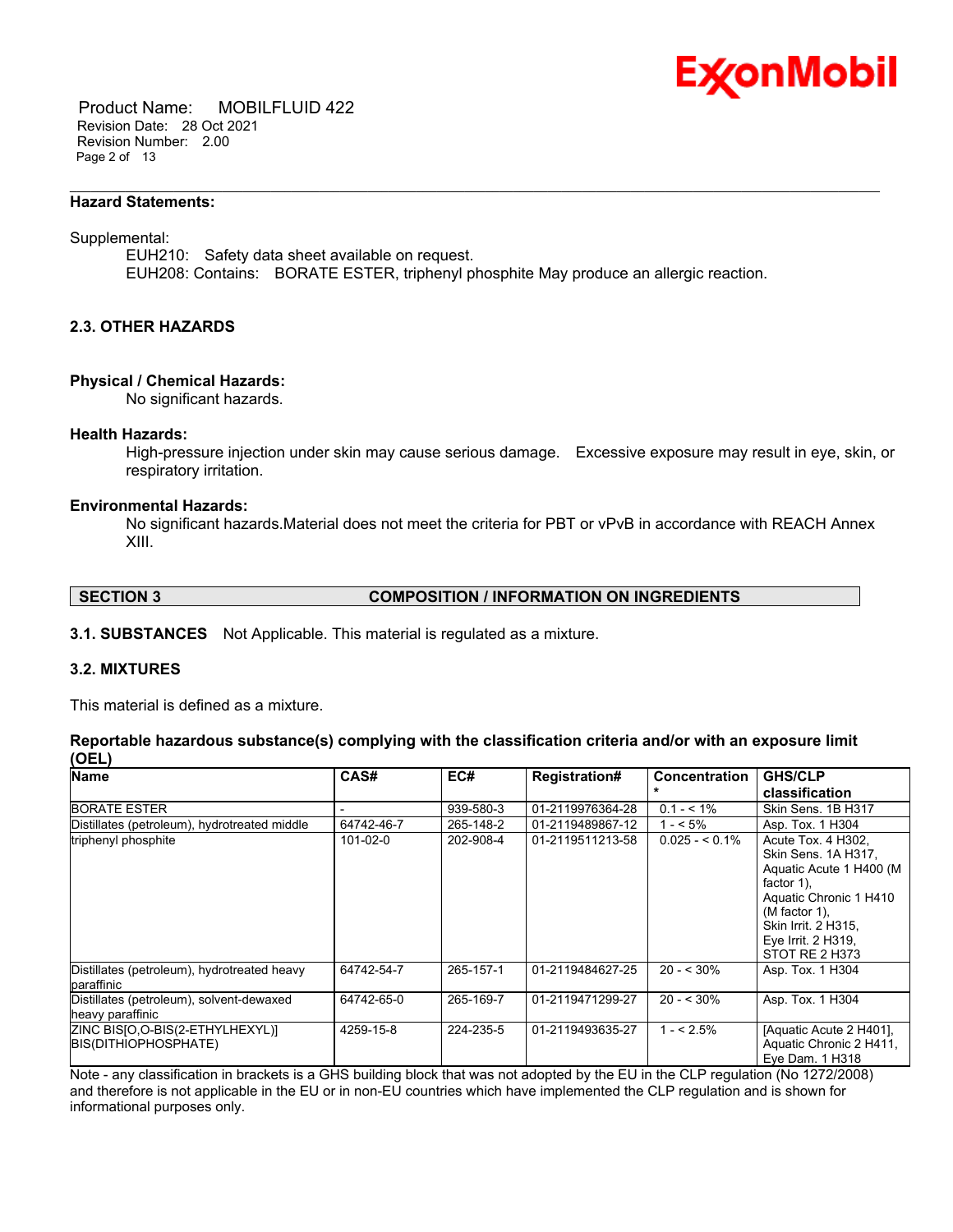

 Product Name: MOBILFLUID 422 Revision Date: 28 Oct 2021 Revision Number: 2.00 Page 3 of 13

Note: See SDS Section 16 for full text of hazard statements.

# **SECTION 4 FIRST AID MEASURES**

\_\_\_\_\_\_\_\_\_\_\_\_\_\_\_\_\_\_\_\_\_\_\_\_\_\_\_\_\_\_\_\_\_\_\_\_\_\_\_\_\_\_\_\_\_\_\_\_\_\_\_\_\_\_\_\_\_\_\_\_\_\_\_\_\_\_\_\_\_\_\_\_\_\_\_\_\_\_\_\_\_\_\_\_\_\_\_\_\_\_\_\_\_\_\_\_\_\_\_\_\_\_\_\_\_\_\_\_\_\_\_\_\_\_\_\_\_

# **4.1. DESCRIPTION OF FIRST AID MEASURES**

#### **INHALATION**

Remove from further exposure. For those providing assistance, avoid exposure to yourself or others. Use adequate respiratory protection. If respiratory irritation, dizziness, nausea, or unconsciousness occurs, seek immediate medical assistance. If breathing has stopped, assist ventilation with a mechanical device or use mouth-to-mouth resuscitation.

# **SKIN CONTACT**

Wash contact areas with soap and water. If product is injected into or under the skin, or into any part of the body, regardless of the appearance of the wound or its size, the individual should be evaluated immediately by a physician as a surgical emergency. Even though initial symptoms from high pressure injection may be minimal or absent, early surgical treatment within the first few hours may significantly reduce the ultimate extent of injury.

# **EYE CONTACT**

Flush thoroughly with water. If irritation occurs, get medical assistance.

### **INGESTION**

First aid is normally not required. Seek medical attention if discomfort occurs.

#### **4.2. MOST IMPORTANT SYMPTOMS AND EFFECTS, BOTH ACUTE AND DELAYED**

Local necrosis as evidenced by delayed onset of pain and tissue damage a few hours after injection.

#### **4.3. INDICATION OF ANY IMMEDIATE MEDICAL ATTENTION AND SPECIAL TREATMENT NEEDED**

The need to have special means for providing specific and immediate medical treatment available in the workplace is not expected.

# **SECTION 5 FIRE FIGHTING MEASURES**

#### **5.1. EXTINGUISHING MEDIA**

**Suitable Extinguishing Media:** Use water fog, foam, dry chemical or carbon dioxide (CO2) to extinguish flames.

**Unsuitable Extinguishing Media:** Straight streams of water

### **5.2. SPECIAL HAZARDS ARISING FROM THE SUBSTANCE OR MIXTURE**

**Hazardous Combustion Products:** Aldehydes, Incomplete combustion products, Oxides of carbon, Smoke, Fume, Sulphur oxides

# **5.3. ADVICE FOR FIRE FIGHTERS**

**Fire Fighting Instructions:** Evacuate area. Prevent run-off from fire control or dilution from entering streams, sewers or drinking water supply. Fire-fighters should use standard protective equipment and in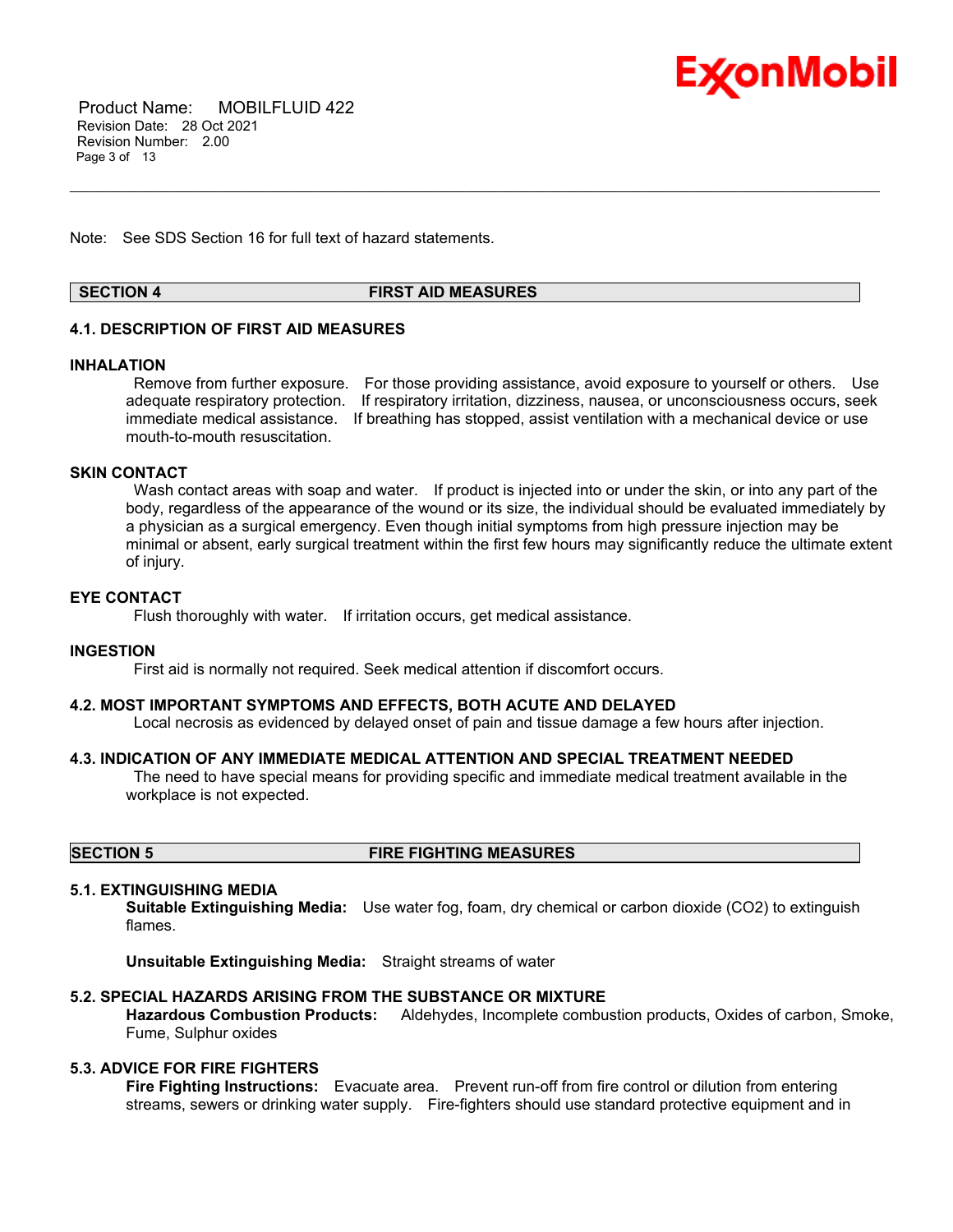

 Product Name: MOBILFLUID 422 Revision Date: 28 Oct 2021 Revision Number: 2.00 Page 4 of 13

> enclosed spaces, self-contained breathing apparatus (SCBA). Use water spray to cool fire exposed surfaces and to protect personnel.

\_\_\_\_\_\_\_\_\_\_\_\_\_\_\_\_\_\_\_\_\_\_\_\_\_\_\_\_\_\_\_\_\_\_\_\_\_\_\_\_\_\_\_\_\_\_\_\_\_\_\_\_\_\_\_\_\_\_\_\_\_\_\_\_\_\_\_\_\_\_\_\_\_\_\_\_\_\_\_\_\_\_\_\_\_\_\_\_\_\_\_\_\_\_\_\_\_\_\_\_\_\_\_\_\_\_\_\_\_\_\_\_\_\_\_\_\_

**Unusual Fire Hazards:** Pressurised mists may form a flammable mixture.

### **FLAMMABILITY PROPERTIES**

**Flash Point [Method]:** >198°C (388°F) [ASTM D-92] **Upper/Lower Flammable Limits (Approximate volume % in air):** UEL: 7.0 LEL: 0.9 [Estimated] **Autoignition Temperature:** No data available

### **SECTION 6 ACCIDENTAL RELEASE MEASURES**

# **6.1. PERSONAL PRECAUTIONS, PROTECTIVE EQUIPMENT AND EMERGENCY PROCEDURES**

#### **NOTIFICATION PROCEDURES**

In the event of a spill or accidental release, notify relevant authorities in accordance with all applicable regulations.

#### **PROTECTIVE MEASURES**

Avoid contact with spilled material. See Section 5 for fire fighting information. See the Hazard Identification Section for Significant Hazards. See Section 4 for First Aid Advice. See Section 8 for advice on the minimum requirements for personal protective equipment. Additional protective measures may be necessary, depending on the specific circumstances and/or the expert judgment of the emergency responders.

For emergency responders: Respiratory protection: respiratory protection will be necessary only in special cases, e.g., formation of mists. Half-face or full-face respirator with filter(s) for dust/organic vapor or Self Contained Breathing Apparatus (SCBA) can be used depending on the size of spill and potential level of exposure. If the exposure cannot be completely characterized or an oxygen deficient atmosphere is possible or anticipated, SCBA is recommended. Work gloves that are resistant to hydrocarbons are recommended. Gloves made of polyvinyl acetate (PVA) are not water-resistant and are not suitable for emergency use. Chemical goggles are recommended if splashes or contact with eyes is possible. Small spills: normal antistatic work clothes are usually adequate. Large spills: full body suit of chemical resistant, antistatic material is recommended.

#### **6.2. ENVIRONMENTAL PRECAUTIONS**

Large Spills: Dyke far ahead of liquid spill for later recovery and disposal. Prevent entry into waterways, sewers, basements or confined areas.

# **6.3. METHODS AND MATERIAL FOR CONTAINMENT AND CLEANING UP**

**Land Spill:** Stop leak if you can do so without risk. Recover by pumping or with suitable absorbent.

**Water Spill:** Stop leak if you can do so without risk. Confine the spill immediately with booms. Warn other shipping. Remove from the surface by skimming or with suitable absorbents. Seek the advice of a specialist before using dispersants.

Water spill and land spill recommendations are based on the most likely spill scenario for this material; however, geographic conditions, wind, temperature, (and in the case of a water spill) wave and current direction and speed may greatly influence the appropriate action to be taken. For this reason, local experts should be consulted. Note: Local regulations may prescribe or limit action to be taken.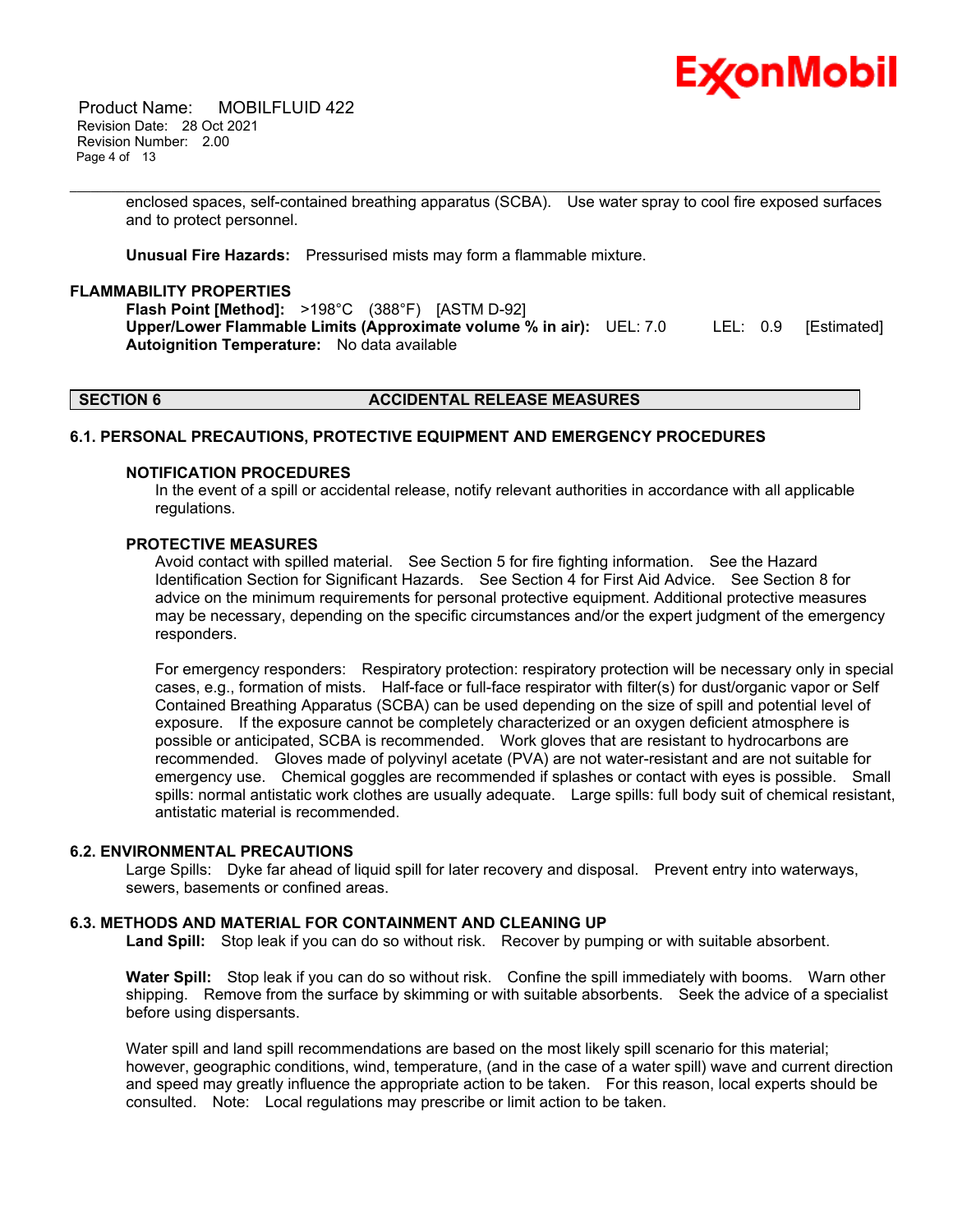

 Product Name: MOBILFLUID 422 Revision Date: 28 Oct 2021 Revision Number: 2.00 Page 5 of 13

# **6.4. REFERENCES TO OTHER SECTIONS**

See Sections 8 and 13.

### **SECTION 7 HANDLING AND STORAGE**

\_\_\_\_\_\_\_\_\_\_\_\_\_\_\_\_\_\_\_\_\_\_\_\_\_\_\_\_\_\_\_\_\_\_\_\_\_\_\_\_\_\_\_\_\_\_\_\_\_\_\_\_\_\_\_\_\_\_\_\_\_\_\_\_\_\_\_\_\_\_\_\_\_\_\_\_\_\_\_\_\_\_\_\_\_\_\_\_\_\_\_\_\_\_\_\_\_\_\_\_\_\_\_\_\_\_\_\_\_\_\_\_\_\_\_\_\_

# **7.1. PRECAUTIONS FOR SAFE HANDLING**

Prevent small spills and leakage to avoid slip hazard. Material can accumulate static charges which may cause an electrical spark (ignition source). When the material is handled in bulk, an electrical spark could ignite any flammable vapors from liquids or residues that may be present (e.g., during switch-loading operations). Use proper bonding and/or earthing procedures. However, bonding and earthing may not eliminate the hazard from static accumulation. Consult local applicable standards for guidance. Additional references include American Petroleum Institute 2003 (Protection Against Ignitions Arising out of Static, Lightning and Stray Currents) or National Fire Protection Agency 77 (Recommended Practice on Static Electricity) or CENELEC CLC/TR 50404 (Electrostatics - Code of practice for the avoidance of hazards due to static electricity).

**Static Accumulator:** This material is a static accumulator.

### **7.2. CONDITIONS FOR SAFE STORAGE, INCLUDING ANY INCOMPATIBILITIES**

The type of container used to store the material may affect static accumulation and dissipation. Do not store in open or unlabelled containers. Keep away from incompatible materials.

# **7.3. SPECIFIC END USES**

Section 1 informs about identified end-uses. No industrial or sector specific guidance available.

### **SECTION 8 EXPOSURE CONTROLS / PERSONAL PROTECTION**

# **8.1. CONTROL PARAMETERS**

#### **EXPOSURE LIMIT VALUES**

### **Exposure limits/standards (Note: Exposure limits are not additive)**

| <b>Substance Name</b>                                         | <b>Form</b>            | Limit/Standard |                  | <b>Note</b> | <b>Source</b> |
|---------------------------------------------------------------|------------------------|----------------|------------------|-------------|---------------|
| Distillates (petroleum), hydrotreated<br>heavy paraffinic     | Inhalable<br>fraction. | TWA            | $5 \text{ mg/m}$ |             | <b>ACGIH</b>  |
| Distillates (petroleum), hydrotreated<br>heavy paraffinic     | Inhalable<br>fraction. | <b>TWA</b>     | $5$ mg/m $3$     |             | <b>ACGIH</b>  |
| Distillates (petroleum), solvent-<br>dewaxed heavy paraffinic | Inhalable<br>fraction. | <b>TWA</b>     | $5$ mg/m $3$     |             | <b>ACGIH</b>  |
| Distillates (petroleum), solvent-<br>dewaxed heavy paraffinic | Inhalable<br>fraction. | <b>TWA</b>     | $5 \text{ mg/m}$ |             | <b>ACGIH</b>  |
| Distillates (petroleum), hydrotreated<br>middle               | Inhalable<br>fraction. | <b>TWA</b>     | $5 \text{ mg/m}$ |             | <b>ACGIH</b>  |
| Distillates (petroleum), hydrotreated<br>middle               | Inhalable              | <b>TWA</b>     | $5 \text{ mg/m}$ |             | <b>ACGIH</b>  |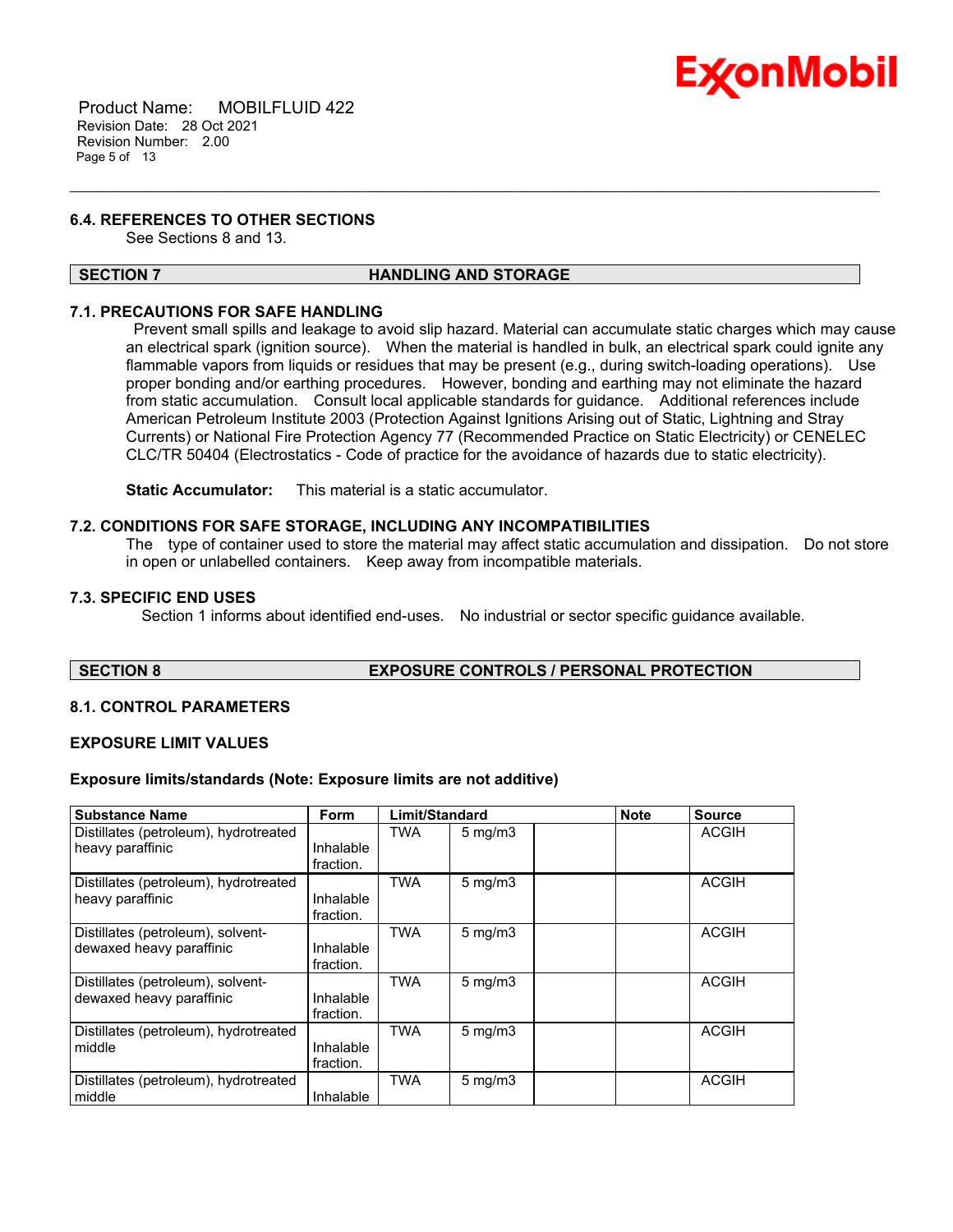

 Product Name: MOBILFLUID 422 Revision Date: 28 Oct 2021 Revision Number: 2.00 Page 6 of 13

| .<br>. |  |  |  |
|--------|--|--|--|

**Exposure limits/standards for materials that can be formed when handling this product:** When mists/aerosols can occur the following is recommended:  $5$  mg/m<sup>3</sup> - ACGIH TLV (inhalable fraction).

Note: Information about recommended monitoring procedures can be obtained from the relevant agency(ies)/institute(s):

IE **Im Health and Safety Executive (HSE)**<br>UK Health and Safety Executive (HSE) Health and Safety Executive (HSE)

# **DERIVED NO EFFECT LEVEL (DNEL)/DERIVED MINIMAL EFFECT LEVEL (DMEL)**

#### **Worker**

| l Substance Name                      | <b>Dermal</b> | Inhalation                |
|---------------------------------------|---------------|---------------------------|
| Distillates (petroleum), solvent-     | <b>NA</b>     | 5.4 mg/m3 DNEL, Chronic   |
| dewaxed heavy paraffinic              |               | Exposure, Local Effects   |
| Distillates (petroleum), hydrotreated | I NA          | l 5.4 mg/m3 DNEL, Chronic |
| heavy paraffinic                      |               | Exposure, Local Effects   |

#### **Consumer**

| <b>Substance Name</b>                 | Dermal | <b>Inhalation</b>              | Oral |
|---------------------------------------|--------|--------------------------------|------|
| Distillates (petroleum), solvent-     | NA     | 1.2 mg/m3 DNEL, Chronic   NA   |      |
| dewaxed heavy paraffinic              |        | Exposure, Local Effects        |      |
| Distillates (petroleum), hydrotreated | ' NA   | 1.2 mg/m3 DNEL, Chronic   NA   |      |
| heavy paraffinic                      |        | <b>Exposure, Local Effects</b> |      |

Note: The Derived No Effect Level (DNEL) is an estimated safe level of exposure that is derived from toxicity data in accord with specific guidance within the REACH regulation. The DNEL may differ from an Occupational Exposure Limit (OEL) for the same chemical. OELs may be recommended by an individual company, a governmental regulatory body or an expert organization, such as the Scientific Committee for Occupational Exposure Limits (SCOEL) or the American Conference of Governmental Industrial Hygienists (ACGIH). OELs are considered to be safe exposure levels for a typical worker in an occupational setting for an 8-hour work shift, 40 hour work week, as a time weighted average (TWA) or a 15 minute short-term exposure limit (STEL). While also considered to be protective of health, OELs are derived by a process different from that of REACH.

# **PREDICTED NO EFFECT CONCENTRATION (PNEC)**

| <b>Substance Name</b>                                                      | Aqua<br>(fresh<br>water) | Aqua<br>∣(marine<br>water) | <b>Aaua</b><br>l(intermittent_<br>release) | Sewage<br>Itreatment<br><b>Iplant</b> | <b>Sediment</b> | Soil       | <b>Oral</b><br>(secondary<br>(poisoning |
|----------------------------------------------------------------------------|--------------------------|----------------------------|--------------------------------------------|---------------------------------------|-----------------|------------|-----------------------------------------|
| <b>Distillates</b><br>(petroleum), solvent-<br>dewaxed heavy<br>paraffinic | <b>NA</b>                | <b>NA</b>                  | NA                                         | <b>NA</b>                             | <b>NA</b>       | <b>NA</b>  | 9.33 mg / kg<br>(food)                  |
| <b>Distillates</b><br>(petroleum),<br>hydrotreated heavy<br>paraffinic     | <b>NA</b>                | <b>INA</b>                 | NA.                                        | INA                                   | <b>NA</b>       | <b>INA</b> | $\vert 9.33 \rangle$ mg / kg<br>(food)  |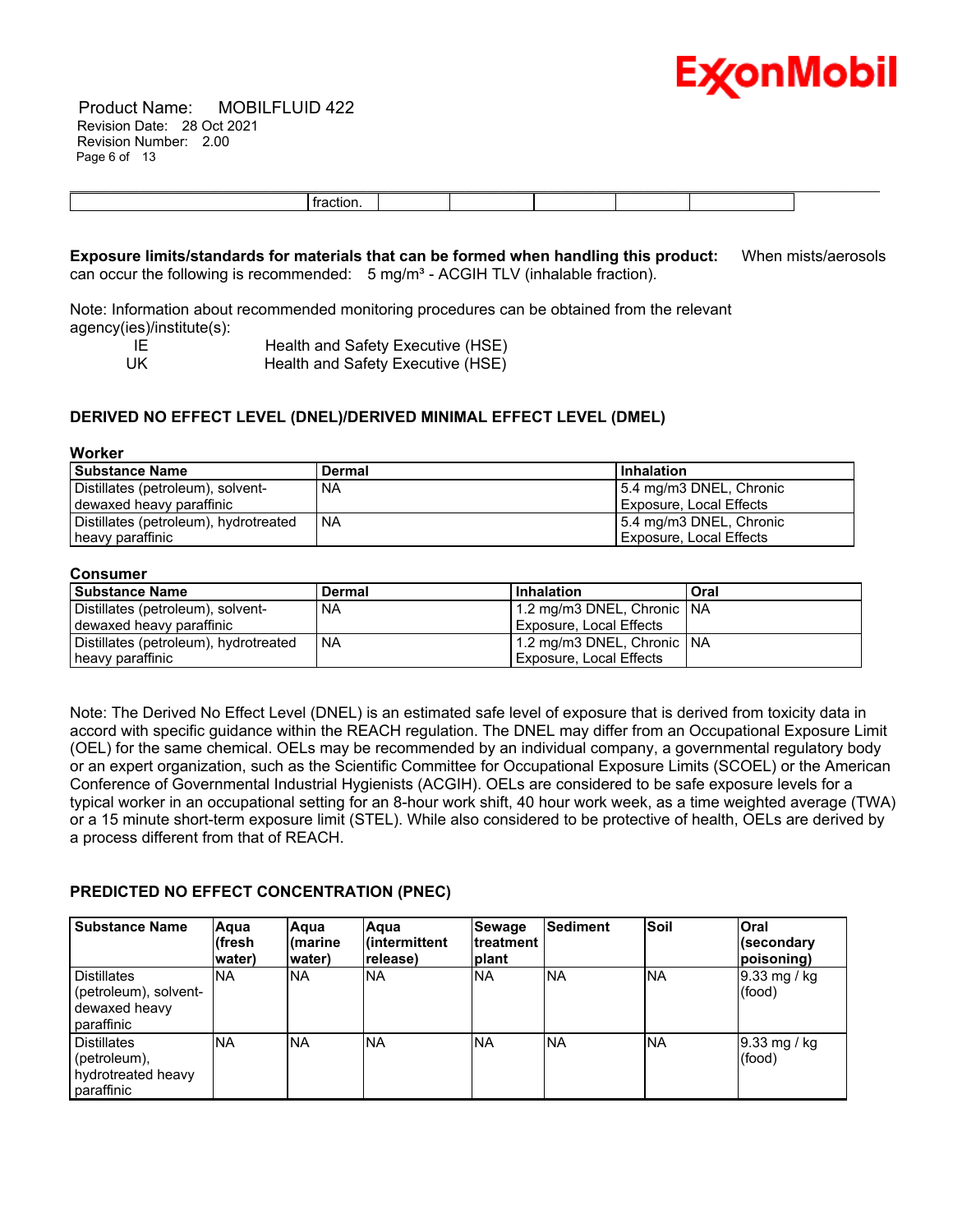

 Product Name: MOBILFLUID 422 Revision Date: 28 Oct 2021 Revision Number: 2.00 Page 7 of 13

# **8.2. EXPOSURE CONTROLS**

# **ENGINEERING CONTROLS**

The level of protection and types of controls necessary will vary depending upon potential exposure conditions. Control measures to consider:

No special requirements under ordinary conditions of use and with adequate ventilation.

\_\_\_\_\_\_\_\_\_\_\_\_\_\_\_\_\_\_\_\_\_\_\_\_\_\_\_\_\_\_\_\_\_\_\_\_\_\_\_\_\_\_\_\_\_\_\_\_\_\_\_\_\_\_\_\_\_\_\_\_\_\_\_\_\_\_\_\_\_\_\_\_\_\_\_\_\_\_\_\_\_\_\_\_\_\_\_\_\_\_\_\_\_\_\_\_\_\_\_\_\_\_\_\_\_\_\_\_\_\_\_\_\_\_\_\_\_

# **PERSONAL PROTECTION**

Personal protective equipment selections vary based on potential exposure conditions such as applications, handling practices, concentration and ventilation. Information on the selection of protective equipment for use with this material, as provided below, is based upon intended, normal usage.

**Respiratory Protection:** If engineering controls do not maintain airborne contaminant concentrations at a level which is adequate to protect worker health, an approved respirator may be appropriate. Respirator selection, use, and maintenance must be in accordance with regulatory requirements, if applicable. Types of respirators to be considered for this material include:

No special requirements under ordinary conditions of use and with adequate ventilation.

For high airborne concentrations, use an approved supplied-air respirator, operated in positive pressure mode. Supplied air respirators with an escape bottle may be appropriate when oxygen levels are inadequate, gas/vapour warning properties are poor, or if air purifying filter capacity/rating may be exceeded.

**Hand Protection:** Any specific glove information provided is based on published literature and glove manufacturer data. Glove suitability and breakthrough time will differ depending on the specific use conditions. Contact the glove manufacturer for specific advice on glove selection and breakthrough times for your use conditions. Inspect and replace worn or damaged gloves. The types of gloves to be considered for this material include:

No protection is ordinarily required under normal conditions of use.

**Eye Protection:** If contact is likely, safety glasses with side shields are recommended.

**Skin and Body Protection:** Any specific clothing information provided is based on published literature or manufacturer data. The types of clothing to be considered for this material include:

No skin protection is ordinarily required under normal conditions of use. In accordance with good industrial hygiene practices, precautions should be taken to avoid skin contact.

**Specific Hygiene Measures:** Always observe good personal hygiene measures, such as washing after handling the material and before eating, drinking, and/or smoking. Routinely wash work clothing and protective equipment to remove contaminants. Discard contaminated clothing and footwear that cannot be cleaned. Practice good housekeeping.

# **ENVIRONMENTAL CONTROLS**

Comply with applicable environmental regulations limiting discharge to air, water and soil. Protect the environment by applying appropriate control measures to prevent or limit emissions.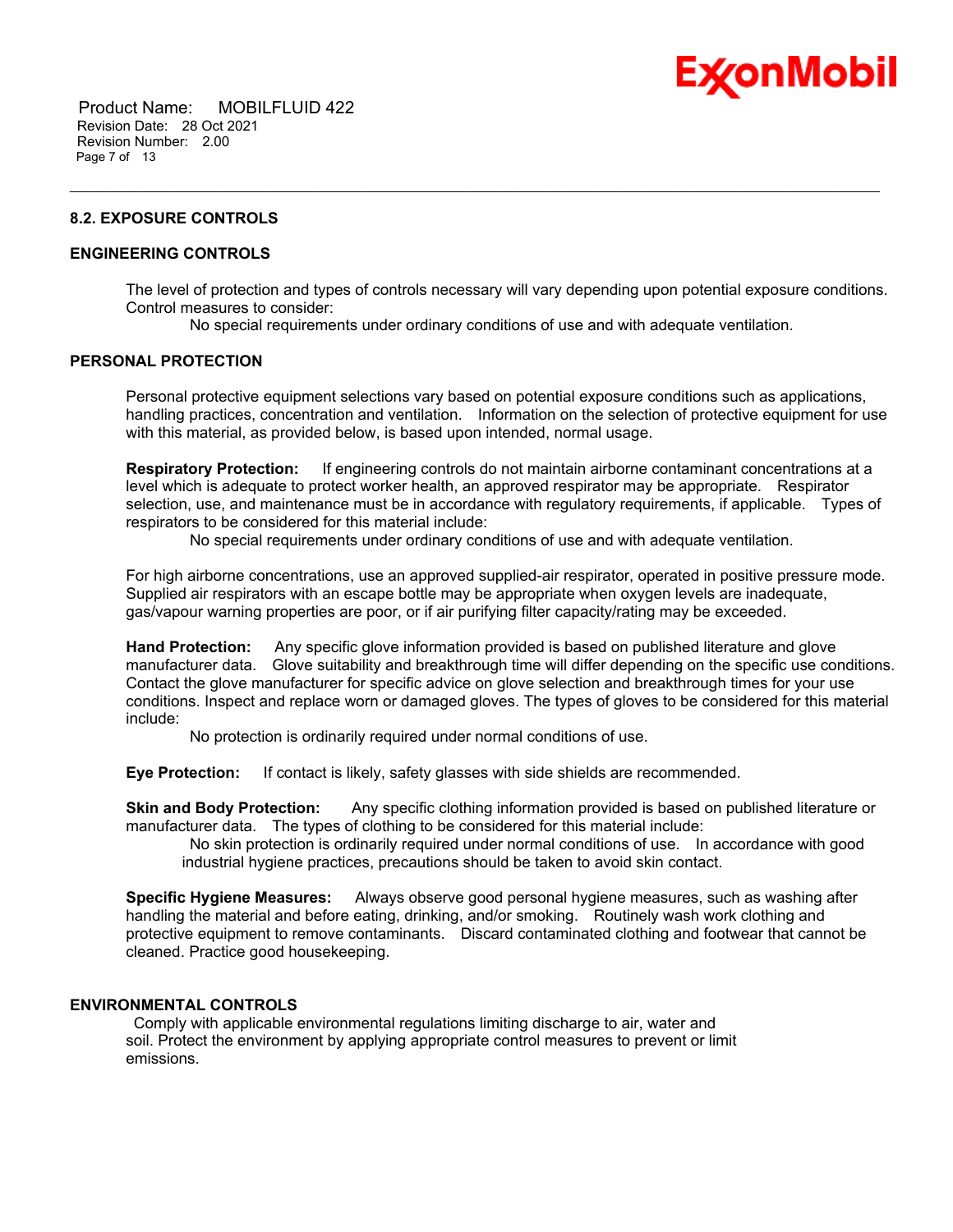

 Product Name: MOBILFLUID 422 Revision Date: 28 Oct 2021 Revision Number: 2.00 Page 8 of 13

### **SECTION 9 PHYSICAL AND CHEMICAL PROPERTIES**

**Note: Physical and chemical properties are provided for safety, health and environmental considerations only and may not fully represent product specifications. Contact the Supplier for additional information.**

\_\_\_\_\_\_\_\_\_\_\_\_\_\_\_\_\_\_\_\_\_\_\_\_\_\_\_\_\_\_\_\_\_\_\_\_\_\_\_\_\_\_\_\_\_\_\_\_\_\_\_\_\_\_\_\_\_\_\_\_\_\_\_\_\_\_\_\_\_\_\_\_\_\_\_\_\_\_\_\_\_\_\_\_\_\_\_\_\_\_\_\_\_\_\_\_\_\_\_\_\_\_\_\_\_\_\_\_\_\_\_\_\_\_\_\_\_

# **9.1. INFORMATION ON BASIC PHYSICAL AND CHEMICAL PROPERTIES**

**Physical State:** Liquid **Colour:** Amber **Odour:** Characteristic **Odour Threshold:** No data available **pH:** Not technically feasible **Melting Point:** Not technically feasible **Freezing Point:** No data available **Initial Boiling Point / and Boiling Range:** > 316°C (600°F) [Estimated] **Flash Point [Method]:** >198°C (388°F) [ASTM D-92] **Evaporation Rate (n-butyl acetate = 1):** No data available **Flammability (Solid, Gas):** Not technically feasible **Upper/Lower Flammable Limits (Approximate volume % in air):** UEL: 7.0 LEL: 0.9 [Estimated] **Vapour Pressure:** < 0.013 kPa (0.1 mm Hg) at 20 °C [Estimated] **Vapour Density (Air = 1):** > 2 at 101 kPa [Estimated] **Relative Density (at 15 °C):** 0.884 [ASTM D4052] **Solubility(ies): water** Negligible **Partition coefficient (n-Octanol/Water Partition Coefficient):** > 3.5 [Estimated] **Autoignition Temperature:** No data available **Decomposition Temperature:** No data available **Viscosity:** 55 cSt (55 mm2/sec) at 40°C | 9.3 cSt (9.3 mm2/sec) at 100°C [ASTM D 445] **Explosive Properties:** None **Oxidizing Properties:** None

# **9.2. OTHER INFORMATION**

**Pour Point:** -36°C (-33°F) [ASTM D97] **DMSO Extract (mineral oil only), IP-346:** < 3 %wt

#### **SECTION 10 STABILITY AND REACTIVITY**

**10.1. REACTIVITY:** See sub-sections below.

**10.2. CHEMICAL STABILITY:** Material is stable under normal conditions.

**10.3. POSSIBILITY OF HAZARDOUS REACTIONS:** Hazardous polymerization will not occur.

**10.4. CONDITIONS TO AVOID:** Excessive heat. High energy sources of ignition.

**10.5. INCOMPATIBLE MATERIALS:** Strong oxidisers

**10.6. HAZARDOUS DECOMPOSITION PRODUCTS:** Material does not decompose at ambient temperatures.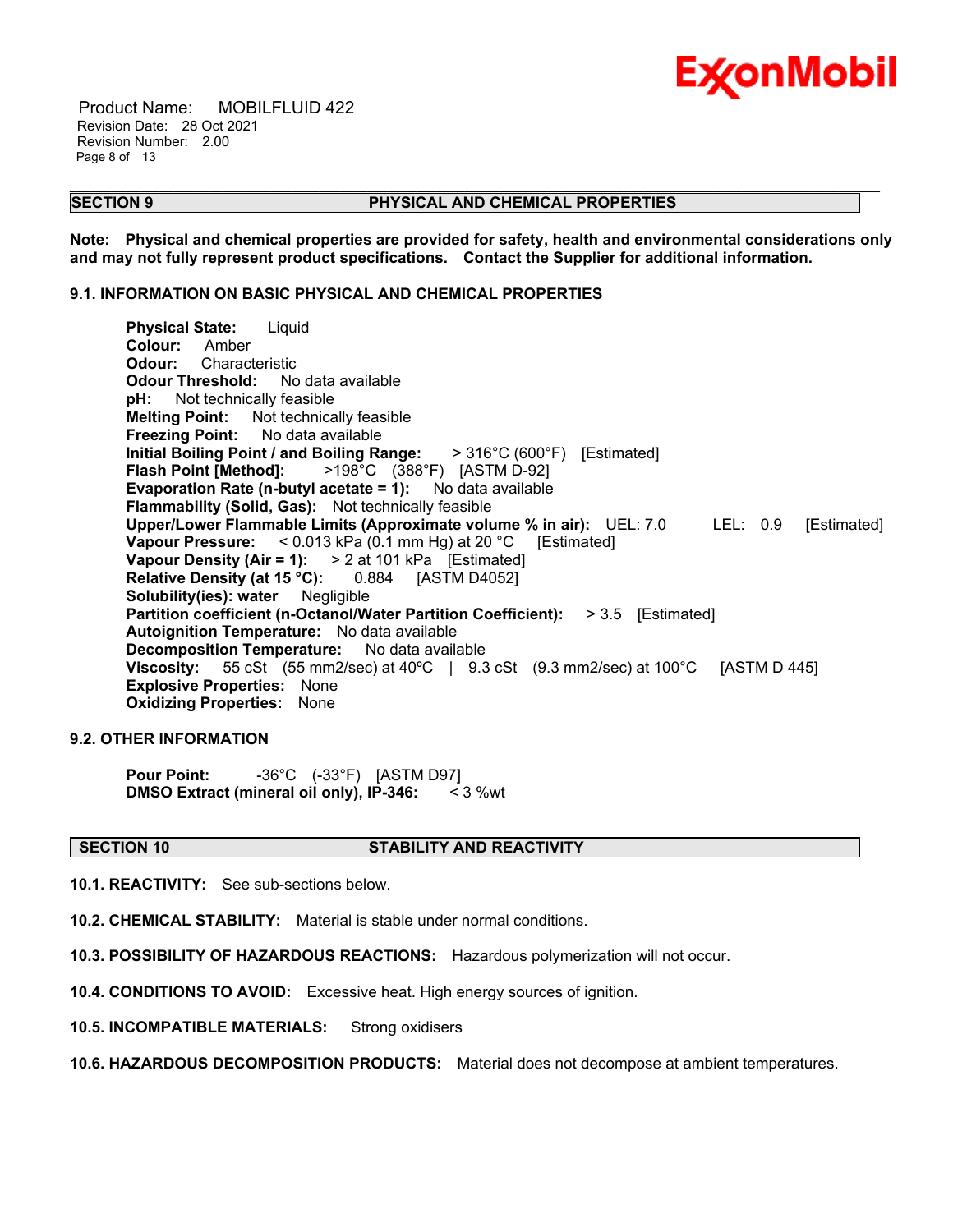

 Product Name: MOBILFLUID 422 Revision Date: 28 Oct 2021 Revision Number: 2.00 Page 9 of 13

#### \_\_\_\_\_\_\_\_\_\_\_\_\_\_\_\_\_\_\_\_\_\_\_\_\_\_\_\_\_\_\_\_\_\_\_\_\_\_\_\_\_\_\_\_\_\_\_\_\_\_\_\_\_\_\_\_\_\_\_\_\_\_\_\_\_\_\_\_\_\_\_\_\_\_\_\_\_\_\_\_\_\_\_\_\_\_\_\_\_\_\_\_\_\_\_\_\_\_\_\_\_\_\_\_\_\_\_\_\_\_\_\_\_\_\_\_\_ **SECTION 11 TOXICOLOGICAL INFORMATION**

# **11.1. INFORMATION ON TOXICOLOGICAL EFFECTS**

| <b>Hazard Class</b>                                               | <b>Conclusion / Remarks</b>                                                                                       |
|-------------------------------------------------------------------|-------------------------------------------------------------------------------------------------------------------|
| Inhalation                                                        |                                                                                                                   |
| Acute Toxicity: No end point data for<br>material.                | Minimally Toxic. Based on assessment of the components.                                                           |
| Irritation: No end point data for material.                       | Negligible hazard at ambient/normal handling temperatures.                                                        |
| Ingestion                                                         |                                                                                                                   |
| Acute Toxicity: No end point data for<br>material.                | Minimally Toxic. Based on assessment of the components.                                                           |
| <b>Skin</b>                                                       |                                                                                                                   |
| Acute Toxicity: No end point data for<br>material.                | Minimally Toxic. Based on assessment of the components.                                                           |
| Skin Corrosion/Irritation: No end point data<br>for material.     | Negligible irritation to skin at ambient temperatures. Based on<br>assessment of the components.                  |
| Eye                                                               |                                                                                                                   |
| Serious Eye Damage/Irritation: No end point<br>data for material. | May cause mild, short-lasting discomfort to eyes. Based on<br>assessment of the components.                       |
| Sensitisation                                                     |                                                                                                                   |
| Respiratory Sensitization: No end point data<br>for material.     | Not expected to be a respiratory sensitizer.                                                                      |
| Skin Sensitization: No end point data for<br>material.            | Not expected to be a skin sensitizer. Based on assessment of the<br>components.                                   |
| Aspiration: Data available.                                       | Not expected to be an aspiration hazard. Based on physico-<br>chemical properties of the material.                |
| Germ Cell Mutagenicity: No end point data<br>for material.        | Not expected to be a germ cell mutagen. Based on assessment of<br>the components.                                 |
| Carcinogenicity: No end point data for<br>lmaterial.              | Not expected to cause cancer. Based on assessment of the<br>components.                                           |
| Reproductive Toxicity: No end point data<br>for material.         | Not expected to be a reproductive toxicant. Based on assessment<br>of the components.                             |
| Lactation: No end point data for material.                        | Not expected to cause harm to breast-fed children.                                                                |
| <b>Specific Target Organ Toxicity (STOT)</b>                      |                                                                                                                   |
| Single Exposure: No end point data for<br>lmaterial.              | Not expected to cause organ damage from a single exposure.                                                        |
| Repeated Exposure: No end point data for<br>material.             | Not expected to cause organ damage from prolonged or repeated<br>exposure. Based on assessment of the components. |

# **TOXICITY FOR SUBSTANCES**

| <b>NAME</b>                    | $\pm$ TOXICITY<br>AUL                                          |
|--------------------------------|----------------------------------------------------------------|
| phosphite<br><b>Itriphenyl</b> | 1590 mg/kg<br>(Rat<br>50<br>Oral<br>∟ethality∵<br>$\Box$<br>-- |

# **OTHER INFORMATION**

 **For the product itself:** 

Component concentrations in this formulation would not be expected to cause skin sensitization, based on tests of the components, this formulation, or similar formulations.

# **Contains:**

Base oil severely refined: Not carcinogenic in animal studies. Representative material passes IP-346, Modified Ames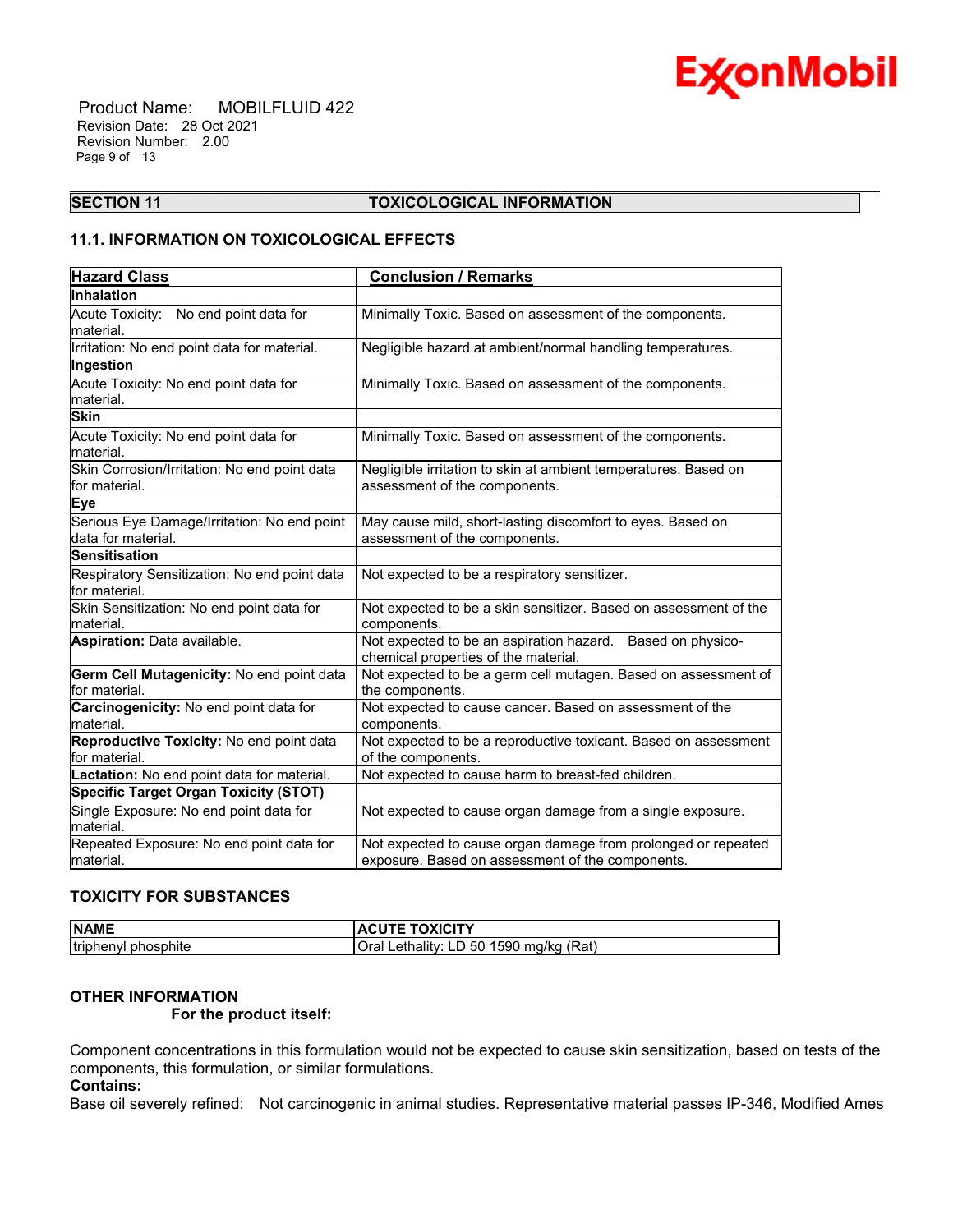

 Product Name: MOBILFLUID 422 Revision Date: 28 Oct 2021 Revision Number: 2.00 Page 10 of 13

\_\_\_\_\_\_\_\_\_\_\_\_\_\_\_\_\_\_\_\_\_\_\_\_\_\_\_\_\_\_\_\_\_\_\_\_\_\_\_\_\_\_\_\_\_\_\_\_\_\_\_\_\_\_\_\_\_\_\_\_\_\_\_\_\_\_\_\_\_\_\_\_\_\_\_\_\_\_\_\_\_\_\_\_\_\_\_\_\_\_\_\_\_\_\_\_\_\_\_\_\_\_\_\_\_\_\_\_\_\_\_\_\_\_\_\_\_ test, and/or other screening tests. Dermal and inhalation studies showed minimal effects; lung non-specific infiltration of immune cells, oil deposition and minimal granuloma formation. Not sensitising in test animals.

### **SECTION 12 ECOLOGICAL INFORMATION**

The information given is based on data for the material, components of the material, or for similar materials, through the application of bridging principals.

#### **12.1. TOXICITY**

Material -- Not expected to be harmful to aquatic organisms.

# **12.2. PERSISTENCE AND DEGRADABILITY**

### **Biodegradation:**

Base oil component -- Expected to be inherently biodegradable

#### **12.3. BIOACCUMULATIVE POTENTIAL**

 Base oil component -- Has the potential to bioaccumulate, however metabolism or physical properties may reduce the bioconcentration or limit bioavailability.

# **12.4. MOBILITY IN SOIL**

 Base oil component -- Low solubility and floats and is expected to migrate from water to the land. Expected to partition to sediment and wastewater solids.

# **12.5. PERSISTENCE, BIOACCUMULATION AND TOXICITY FOR SUBSTANCE(S)**

Material does not meet the Reach Annex XIII criteria for PBT or vPvB.

# **12.6. OTHER ADVERSE EFFECTS**

No adverse effects are expected.

### **SECTION 13 DISPOSAL CONSIDERATIONS**

Disposal recommendations based on material as supplied. Disposal must be in accordance with current applicable laws and regulations, and material characteristics at time of disposal.

#### **13.1. WASTE TREATMENT METHODS**

Product is suitable for burning in an enclosed controlled burner for fuel value or disposal by supervised incineration at very high temperatures to prevent formation of undesirable combustion products. Protect the environment. Dispose of used oil at designated sites. Minimize skin contact. Do not mix used oils with solvents, brake fluids or coolants.

# **European Waste Code:** 13 01 10\*

NOTE: These codes are assigned based upon the most common uses for this material and may not reflect contaminants resulting from actual use. Waste producers need to assess the actual process used when generating the waste and its contaminants in order to assign the proper waste disposal code(s).

This material is considered as hazardous waste pursuant to Directive 91/689/EEC on hazardous waste, and subject to the provisions of that Directive unless Article 1(5) of that Directive applies.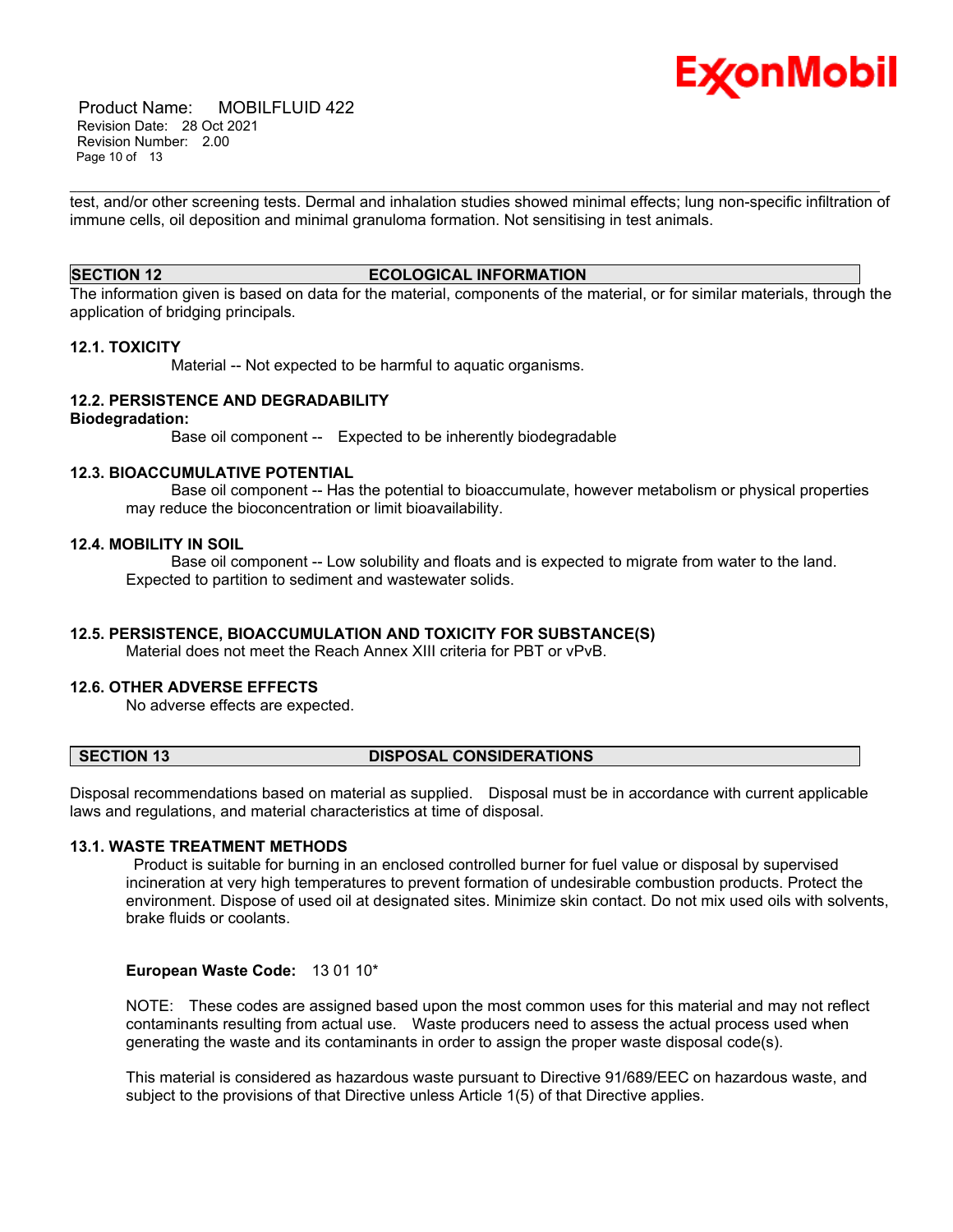

 Product Name: MOBILFLUID 422 Revision Date: 28 Oct 2021 Revision Number: 2.00 Page 11 of 13

**Empty Container Warning** Empty Container Warning (where applicable): Empty containers may contain residue and can be dangerous. Do not attempt to refill or clean containers without proper instructions. Empty drums should be completely drained and safely stored until appropriately reconditioned or disposed. Empty containers should be taken for recycling, recovery, or disposal through suitably qualified or licensed contractor and in accordance with governmental regulations. DO NOT PRESSURISE, CUT, WELD, BRAZE, SOLDER, DRILL, GRIND, OR EXPOSE SUCH CONTAINERS TO HEAT, FLAME, SPARKS, STATIC ELECTRICITY, OR OTHER SOURCES OF IGNITION. THEY MAY EXPLODE AND CAUSE INJURY OR DEATH.

\_\_\_\_\_\_\_\_\_\_\_\_\_\_\_\_\_\_\_\_\_\_\_\_\_\_\_\_\_\_\_\_\_\_\_\_\_\_\_\_\_\_\_\_\_\_\_\_\_\_\_\_\_\_\_\_\_\_\_\_\_\_\_\_\_\_\_\_\_\_\_\_\_\_\_\_\_\_\_\_\_\_\_\_\_\_\_\_\_\_\_\_\_\_\_\_\_\_\_\_\_\_\_\_\_\_\_\_\_\_\_\_\_\_\_\_\_

# **SECTION 14 TRANSPORT INFORMATION**

**LAND (ADR/RID): 14.1-14.6** Not Regulated for Land Transport

**INLAND WATERWAYS (ADN): 14.1-14.6** Not Regulated for Inland Waterways Transport

**SEA (IMDG): 14.1-14.6** Not Regulated for Sea Transport according to IMDG-Code

# **SEA (MARPOL 73/78 Convention - Annex II):**

- **14.7. Transport in bulk according to Annex II of MARPOL 73/78 and the IBC Code** Not classified according to Annex II
- **AIR (IATA): 14.1-14.6** Not Regulated for Air Transport

# **SECTION 15 REGULATORY INFORMATION**

# **REGULATORY STATUS AND APPLICABLE LAWS AND REGULATIONS**

**Listed or exempt from listing/notification on the following chemical inventories :** AIIC, DSL, ENCS, IECSC, ISHL, KECI, PICCS, TCSI, TSCA

# **15.1. SAFETY, HEALTH AND ENVIRONMENTAL REGULATIONS/LEGISLATION SPECIFIC FOR THE SUBSTANCE OR MIXTURE**

# **Applicable EU Directives and Regulations:**

 1907/2006 [... on the Registration, Evaluation, Authorisation and Restriction of Chemicals ... and amendments thereto] 1272/2008 [on classification, labelling and packaging of substances and mixtures.. and amendments thereto]

# **REACH Restrictions on the manufacturing, placing on the market and use of certain dangerous substances, mixtures and articles (Annex XVII):**

The following entries of Annex XVII may be considered for this product: None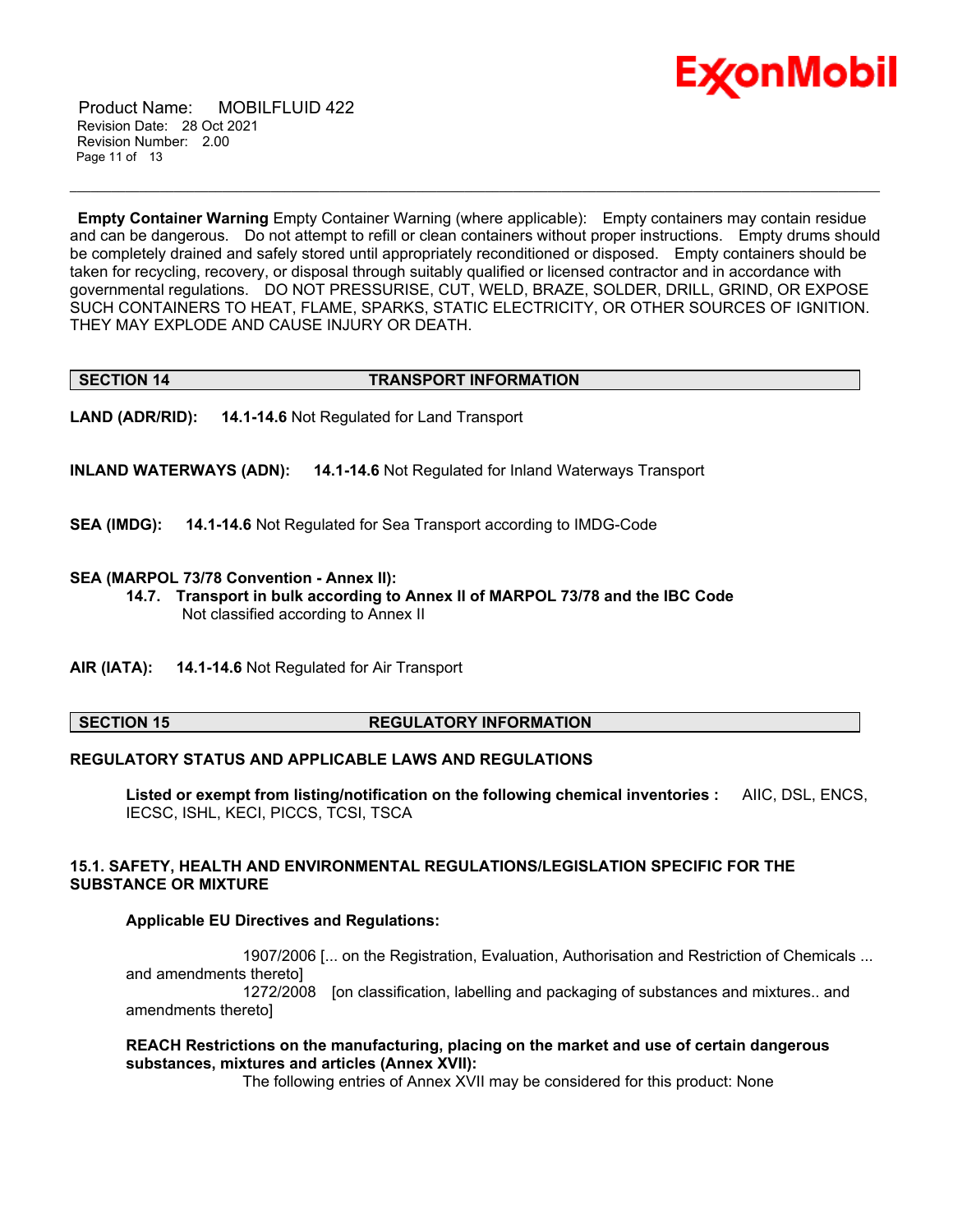

 Product Name: MOBILFLUID 422 Revision Date: 28 Oct 2021 Revision Number: 2.00 Page 12 of 13

# **15.2. CHEMICAL SAFETY ASSESSMENT**

**REACH Information:** A Chemical Safety Assessment has been carried out for one or more substances present in the material.

\_\_\_\_\_\_\_\_\_\_\_\_\_\_\_\_\_\_\_\_\_\_\_\_\_\_\_\_\_\_\_\_\_\_\_\_\_\_\_\_\_\_\_\_\_\_\_\_\_\_\_\_\_\_\_\_\_\_\_\_\_\_\_\_\_\_\_\_\_\_\_\_\_\_\_\_\_\_\_\_\_\_\_\_\_\_\_\_\_\_\_\_\_\_\_\_\_\_\_\_\_\_\_\_\_\_\_\_\_\_\_\_\_\_\_\_\_

| <b>SECTION 16</b> | <b>OTHER INFORMATION</b> |
|-------------------|--------------------------|
|                   |                          |

**REFERENCES:** Sources of information used in preparing this SDS included one or more of the following: results from in house or supplier toxicology studies, CONCAWE Product Dossiers, publications from other trade associations, such as the EU Hydrocarbon Solvents REACH Consortium, U.S. HPV Program Robust Summaries, the EU IUCLID Data Base, U.S. NTP publications, and other sources, as appropriate.

List of abbreviations and acronyms that could be (but not necessarily are) used in this safety data sheet:

| Acronym          | <b>Full text</b>                                                                                 |
|------------------|--------------------------------------------------------------------------------------------------|
| N/A              | Not applicable                                                                                   |
| N/D              | Not determined                                                                                   |
| NE.              | Not established                                                                                  |
| <b>VOC</b>       | Volatile Organic Compound                                                                        |
| <b>AIIC</b>      | Australian Inventory of Industrial Chemicals                                                     |
| <b>AIHA WEEL</b> | American Industrial Hygiene Association Workplace Environmental Exposure Limits                  |
| ASTM             | ASTM International, originally known as the American Society for Testing and Materials (ASTM)    |
| DSL.             | Domestic Substance List (Canada)                                                                 |
| <b>EINECS</b>    | European Inventory of Existing Commercial Substances                                             |
| <b>ELINCS</b>    | European List of Notified Chemical Substances                                                    |
| <b>ENCS</b>      | Existing and new Chemical Substances (Japanese inventory)                                        |
| <b>IECSC</b>     | Inventory of Existing Chemical Substances in China                                               |
| KECI             | Korean Existing Chemicals Inventory                                                              |
| <b>NDSL</b>      | Non-Domestic Substances List (Canada)                                                            |
| <b>NZIOC</b>     | New Zealand Inventory of Chemicals                                                               |
| <b>PICCS</b>     | Philippine Inventory of Chemicals and Chemical Substances                                        |
| <b>TLV</b>       | Threshold Limit Value (American Conference of Governmental Industrial Hygienists)                |
| TSCA             | Toxic Substances Control Act (U.S. inventory)                                                    |
| <b>UVCB</b>      | Substances of Unknown or Variable composition, Complex reaction products or Biological materials |
| LC               | Lethal Concentration                                                                             |
| LD               | Lethal Dose                                                                                      |
| LL.              | Lethal Loading                                                                                   |
| EC               | <b>Effective Concentration</b>                                                                   |
| EL               | <b>Effective Loading</b>                                                                         |
| <b>NOEC</b>      | No Observable Effect Concentration                                                               |
| <b>NOELR</b>     | No Observable Effect Loading Rate                                                                |

**KEY TO THE H-CODES CONTAINED IN SECTION 3 OF THIS DOCUMENT (for information only):**

Acute Tox. 4 H302: Harmful if swallowed; Acute Tox Oral, Cat 4

Asp. Tox. 1 H304: May be fatal if swallowed and enters airways; Aspiration, Cat 1

Skin Irrit. 2 H315: Causes skin irritation; Skin Corr/Irritation, Cat 2

Skin Sens. 1 H317: May cause allergic skin reaction; Skin Sensitization, Cat 1

Eye Dam. 1 H318: Causes serious eye damage; Serious Eye Damage/Irr, Cat 1

Eye Irrit. 2 H319: Causes serious eye irritation; Serious Eye Damage/Irr, Cat 2

STOT RE 2 H373: May cause damage to organs through prolonged or repeated exposure; Target Organ, Repeated,